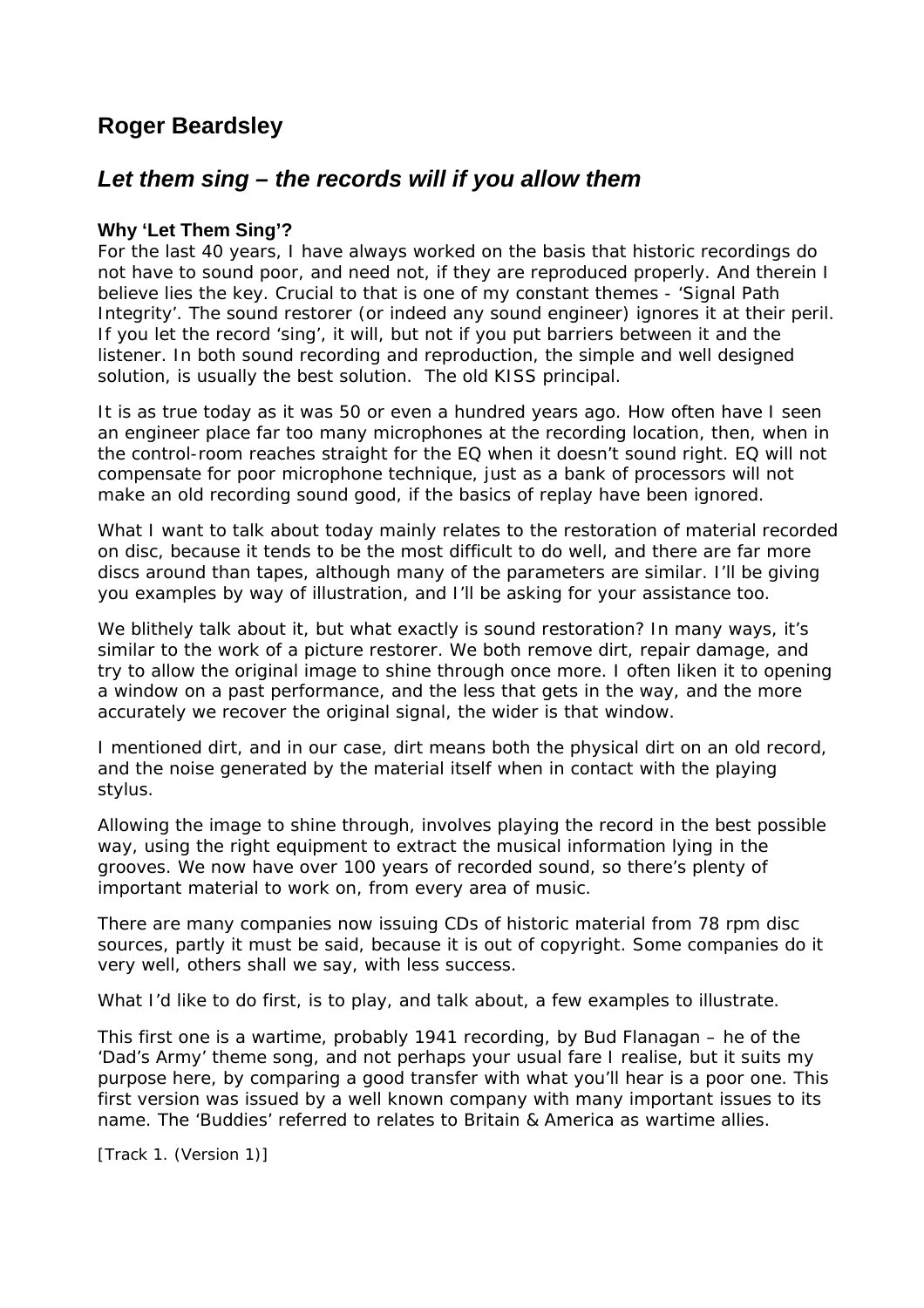What's the general opinion on the quality of that transfer? Bearing in mind the age of the original of course. Marks out of 10 say.

(Discussed results – these varied but an average was 7/10)

As it happens, I was asked to include that transfer on a licensed compilation I was preparing. I didn't know the record, but in any case, I always prefer to work from the original. So, I obtained a pressing and proceeded to play it with the usual replay characteristics that work for wartime Decca. This is the result, without any processing apart from gentle de-crackle. But it starts with a brief reminder of the first version.

### *[Track 2. Version 2]*

Do I need to comment further? Do you want to re-mark the first one? As you could hear, it actually turns out to be quite a decent recording.

### So, what went wrong?

Two things I believe, lack of technical and musical knowledge, and the perceived imperative to reduce noise at all costs.

The lack of technical knowledge meant that the engineer had no idea how to reproduce the recording properly in the first place. It would have sounded better on a 1941 radiogram.

Then there is the problem we all face, dealing with the old trouble of noise. In predigital days, all you could really do was filter, to make it less obvious, but the high frequencies were affected.

Later, there was a groove-wall switching device by Packburn, which continuously selected the quietest wall, and in theory quite good, but the effects when driven even moderately, were very variable.

Then came CEDAR and other digital noise reduction systems. Despite its price and relative age, CEDAR is still the only system for the professional. The De-Click, and De-Crackle algorithms are second to none. But, like all signal processing devices, they have to be driven, and used with care.

Even with CEDAR, there comes a point where the music signal becomes affected. Initially the effects are quite subtle, but as you will hear, it can become intolerable. This next example is what has happened when someone went too far, especially when trying to use the tape De-hiss module, to remove the low-level hiss-like noise that remains on 78s after de-click, and de-crackle, with sadly horrid results – as you can hear:

#### *[Track 3. Version 1]*

The residual hiss has been replaced by intrusive artefacts. This is the same record, without the processing:

#### *[Track 4. Version 2]*

Then there is the physical dirt. Even visually clean records are likely to have clogged grooves. In 78 days, records were played with steel or fibre needles (not styli), and these wore away during playing. Where is that worn-away material now? In the groove, and it is another barrier between us and the original signal.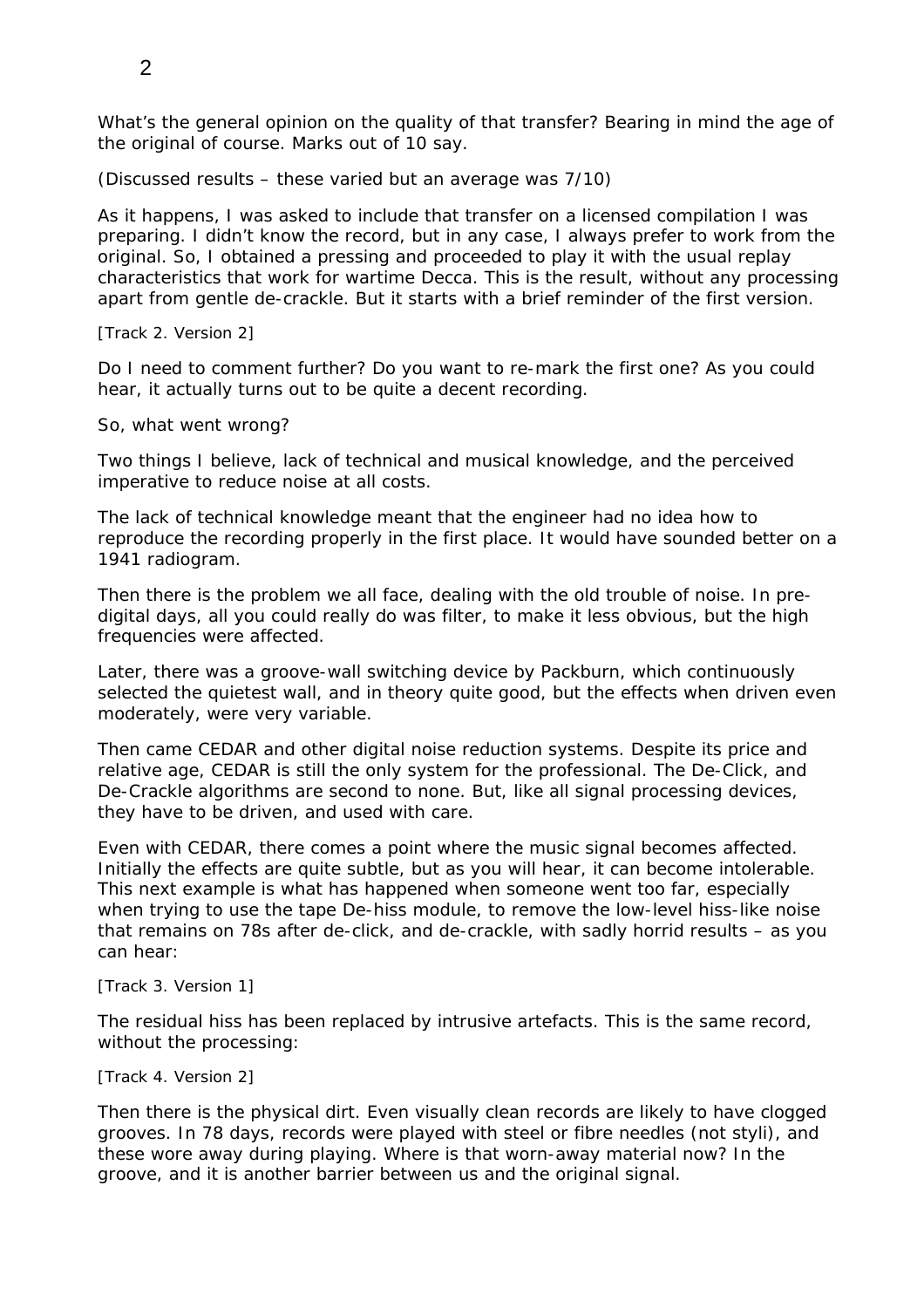In view of this, it is astounding that few even bother to clean the records properly before transferring them. That is what came off some records of the Busch Quartet, and they appeared visually clean. Pass it round – it's not a weapon a mass destruction!

That stuff is made up of dirt, dust, nicotine and the bits of the needles worn away during playing. All mixed with moisture from the air, then hardened in the groove by age.

Without cleaning, the result is that they are playing the surface of the dirt, not the record. The dirt is poor copy.

Now something which I hope will make you think. You've just heard two of many, really bad transfers by engineers with access to the best modern replay equipment. Now listen to this, a first class transfer, and not by me originally I might add.

*[Track 5]* 

Anyone like to hazard a guess when that transfer was made?

That was made 76 years ago. When playing-weights were measured in ounces. I am happy if I can do as well. But why was it a transfer from 1930 in the first place?

A problem in 78 days was record wear. If a record wore out too fast, it was a bad advertisement, and so all records were subject a wear test, typically 50 playings. Usually it was a case of too loud a recording, or too much bass that caused the trouble.

That track, by Josef Schmidt proved to be too powerful in the bass to pass the wear test. So the engineers played a pressing, re-equalised it and made a new wax master from the resulting signal.

Pretty much what we do today when making a transfer, but they had none of the equipment we have now. Just think what HMV engineers had available to them in 1930, when few people even had an electric gramophone.

I wish I could play that to every transfer engineer who ruins good sound.

But back to noise, our ever present friend!

The truth is, that however good a noise-reduction system may be, there are limits to the amount of noise that can be removed before signal, and therefore music degradation takes place. Where this happens, is regularly, and heatedly, discussed in the pages of various journals and elsewhere, with almost no-one really agreeing. It may be a reduction in high frequencies with muddied sound, loss of ambience, or problems with artefacts, that is commented upon as being caused by over processing. And it can happen as you have heard.

Whilst I have you captive, I'd like to take this opportunity, to get your opinions on when, in particular, frequency degradation becomes apparent or perhaps even unacceptable. To have such an expert audience is too good a chance to miss.

I'm going to play a recording, which lasts around one minute thirty seconds, and has the noise progressively removed until there is virtually nothing remaining. After the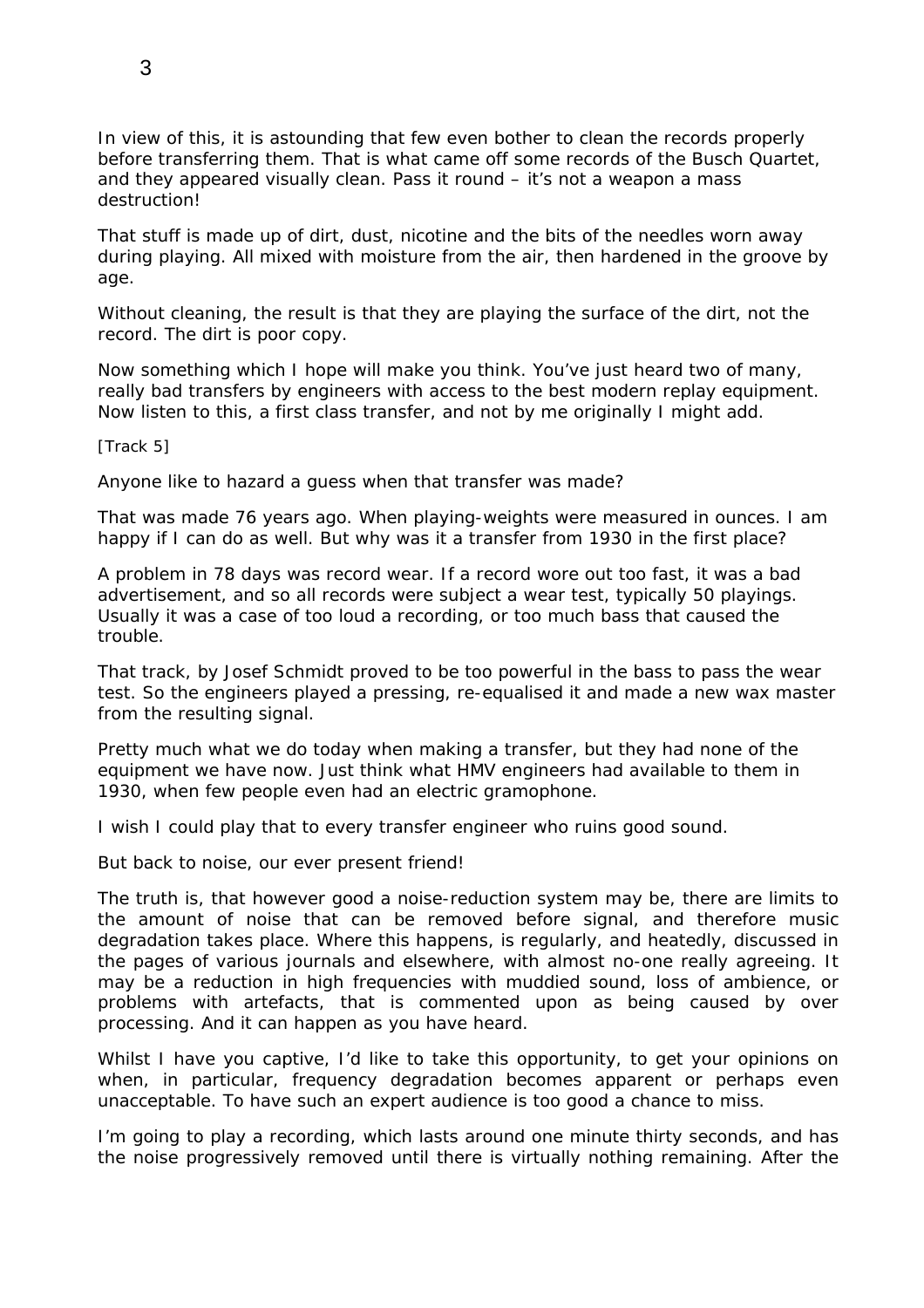first 20 seconds or so, the reductions take place roughly every ten seconds. And whilst it's playing, I'll change the appropriate section number on the front, here.

When it's finished, I'd like to find out what the general opinion is, as to when further processing was having an effect on the reproduction. So perhaps you could mark one of your papers suitably.

The recording by the way is from 1933 and the singer Elizabeth Rethberg.

## *[Track 6]*

Well, what was the general view I wonder. I can't think anyone would object to the first two stages, but after that? Anyone feel that stage 3 or 4 marked a difference. What about 5 or 6?

(Average was around 3-4 out of 10 steps)

Discussed at length!

Now the thing about that recording, was that it was transferred from a metal positive – like this one - made directly from the master shell. And there was no noise on the metal. The noise in fact was added by me from a plain groove test record of 1930. All I did was to reduce its level on the digital mixer. No CEDAR or other noise reduction was used at all. It was not done to fool you, but to show, how easily the ear can be misled, in either direction.

In this case, the ears can be fooled into thinking that there are greater levels of high frequency information, when high frequency noise is also present. So it is just as easy to under-drive noise reduction, as to over do it. The trick is to remove as much as will come out without upsetting the music, and replacing one problem with another.

Back to barriers between us and the sound.

The key to success, is for the engineer to learn - about the past, the equipment, and to really listen.

So much can be lost in transfer when the engineer does not have the right knowledge or expertise and does not, or cannot hear what is going on. Too many do not know what real, live music sounds like. Many of you are so lucky in having live music all around you. Many engineers do not, and just as importantly, have suffered irreparable damage to their hearing by listening to the extreme sound levels of rock music, either at nightclubs, or in the studio.

The sad fact is, that they can no longer hear the differences between good and bad sound reproduction. Thousands of distorted watts have seen to that. As for nuances, it is not worth bothering to ask. So encourage the young to look after their hearing.

When people come to my studio and see the racks of equipment, I'm often asked: 'which is the most vital and important for the engineer'. The answer is of course ones ears. Mine are my livelihood.

And too few have any idea how the sound got onto the record (or tape) in the first place. Without that knowledge, I believe you will never get the best out of the medium you are working with.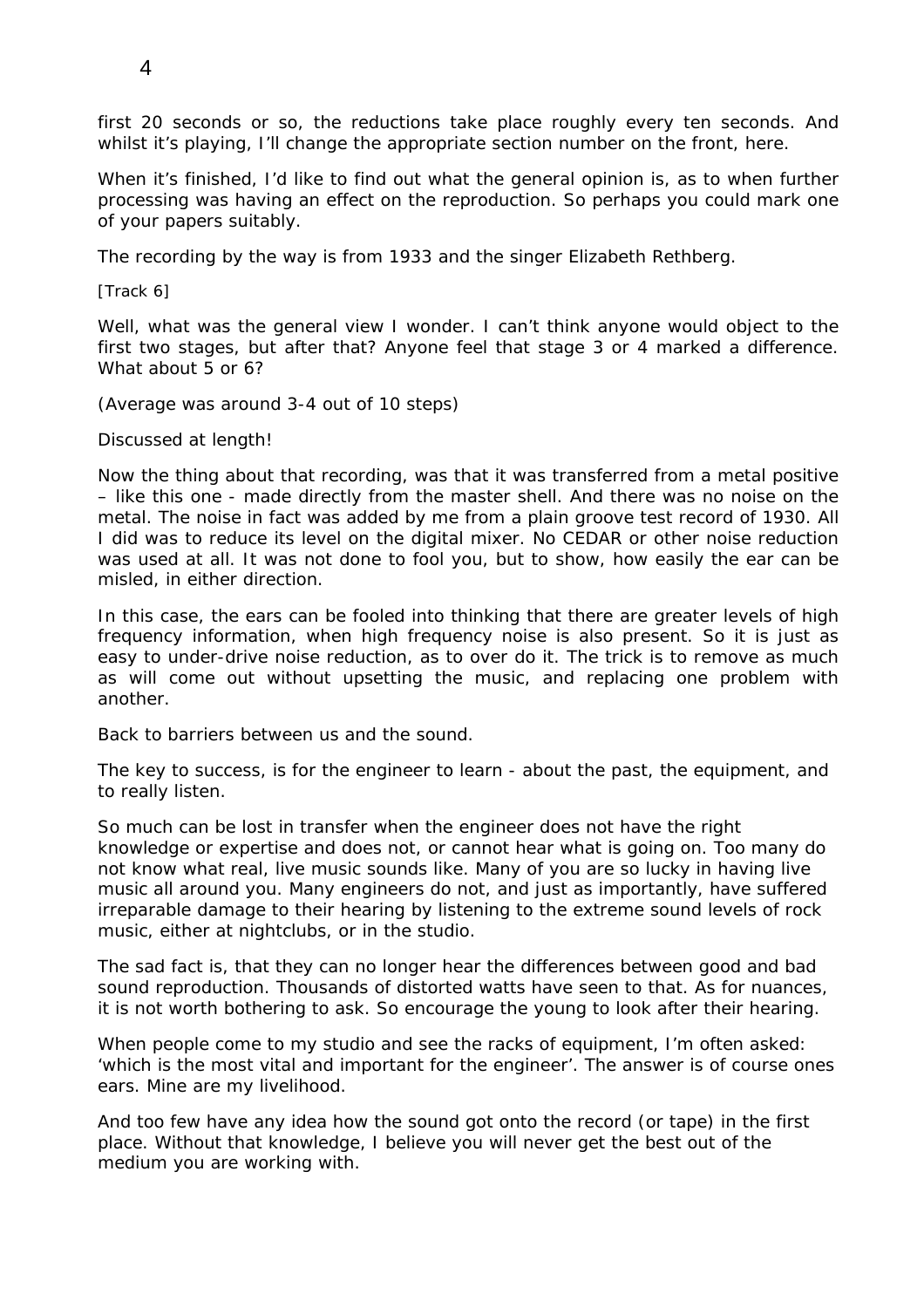To make good transfers, the trick is to let the original recordings 'sing'. And they will if you let them and don't try to make them into what they are not. One producer/engineer in Canada boasts of using 23 different computer programmes to process his transfers. And it sounds like it.

Another, screws the noise reduction so far, that the reverberation tails disappear, and then adds artificial echo to compensate.

Then there are others who use so many analogue processors that the result is like a fog on the M25. This is sad, and unnecessary – they do not understand how these units work. Properly used of course, they are invaluable. Some even use what are little more than music-centre graphic equalisers.

There is also the idea, that if you have processors and equalisers, you must use them. The equaliser should only be used when really necessary. Too often today, as I said before, an engineer will reach straight for the eq instead of getting the microphone positions right in the first place.

Most recordings from what is known as the electrical era – i.e. from 1925 when the microphone replaced the acoustic horn – are well made and can sound very good. The equipment designers and recording engineers then, knew what they were doing. And I often find that little eq is ever necessary providing you get the basic replay curve right.

A few examples now will I think be in order.

We tend to think of live performance recording as being a post-war thing, made possible by the introduction of magnetic tape, but the practice began much earlier.

Here's Feodor Chaliapin in Boito's Mefistofele, live from The Royal Opera House, Covent Garden, **80 years ago.** 

## *[Track 7]*

There are plenty of engineers who could not do as well today, I venture to think. And that was recorded via telephone lines to remote recording lathes in Gloucester House, London.

In 1929, the great Yorkshire tenor, Walter Widdop gave us the stunning, 'Lend me your aid', from Goldmark's 'Queen of Sheba'. A typically fine recording made in the famous Kingsway Hall, with Flash Harry in charge.

## *[Track 8]*

Then, the Gramophone as musical historian, with Sir Edward Elgar, improvising, or 'tinkling' as he put it, at the piano in 1929 and of course not a public performance, but essentially a private one, and unpublished.

## *[Track 9]*

Jazz and popular music was similarly treated with great care. Here are the State Street Ramblers in 1928 with Endurance Stomp.

*[Track 10]*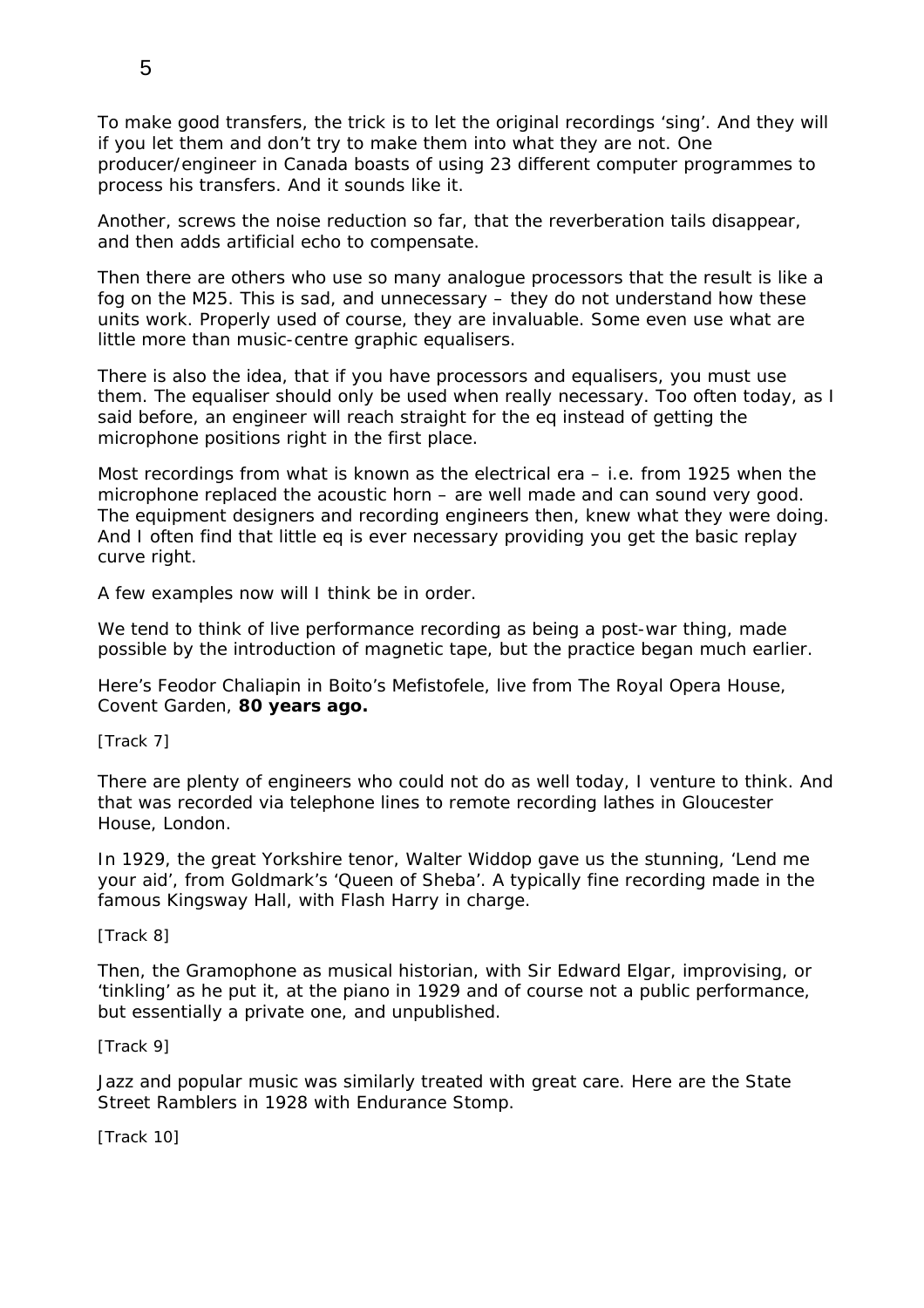And finally Glenn Miller in an unpublished September 1944 recording made at Abbey Road, and from his very last recording session before his death in the December, when his plane was lost over the English Channel. Farewell Blues – very prophetic! It also shows just how wide the dynamic range on a 78 could be.

#### *[Track 11]*

(Peaks woke up the audience!)

Many developments in recording technology including the system that was used for that Miller side, were made by the EMI team led by Alan Blumlein. A true genius: by 1933, he had developed a stereo, or binaural system that used a single 78 rpm groove.

He used two microphones back-to-back, plus a centre microphone. The resultant signals were matrixed into two feeds - the sum, and the difference between them. Each of these was fed to the special cutterhead which modulated each groove wall independently. Playback is naturally the reverse process. It is very similar to the M-S recording system used today.

Here, from December 1933 is part of a binaural voice test. It is like opening a window on another age.

### *[Track 12. Walking Talking Stereo test]*

As ever, recording technology was well in advance of the replay systems, and only now are we able to obtain full benefit from these extraordinarily vivid recordings.

Oddly enough, not everybody agrees with using modern technology to transfer early recordings. One company, which had, and still has I believe, a very large catalogue of historical CDs, prefers to play the records on a huge 1930s EMG horn gramophone, and place stereo microphones in front. This is a typical result:

#### *[Track 13. Version 1]*

Played in the normal way it sounds like this:

*[Track 14. Version 2]* 

(Comment was made re. speed variation)

It is very reminiscent of the difference electrical recording made, over the old acoustic horn system.

Just for comparison, this is Giovanni Martinelli in 1924, followed by the electrical version of the same piece from 1926, to show what I mean.

#### *[Track 15]*

So in one stroke, they undid virtually all the gains of modern electrical recording.

The point I am again trying to make, is that old recordings do not have to sound bad. In most cases, it is caused by poor replay techniques carried out by frequently ignorant operatives. We should not put up with bad transfers of historic material. We have a duty to do the best we can, as faithful to the original as possible, with a level of cleaning-up and repair that does not harm the music.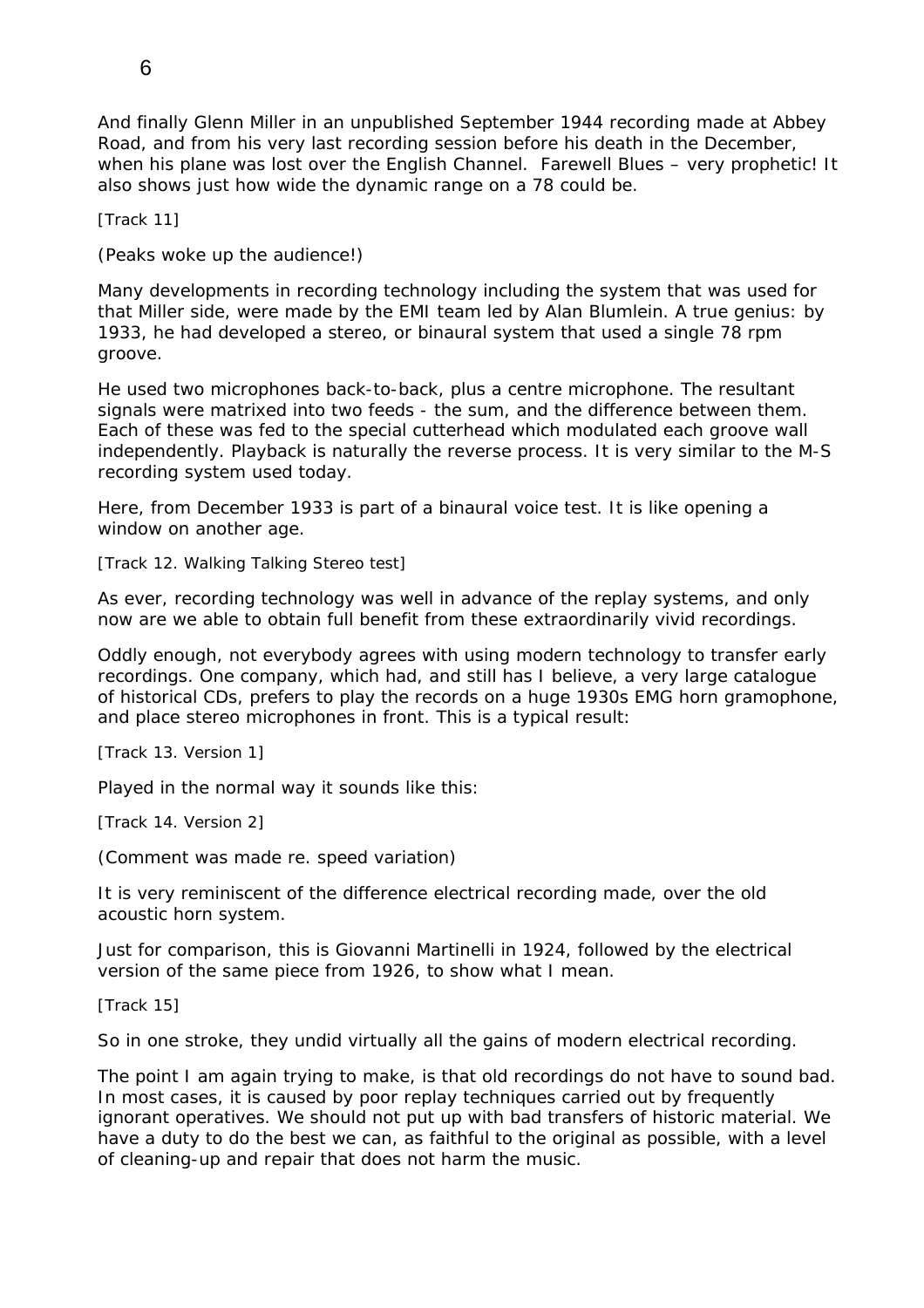And it is not just in transferring recordings that degradation takes place. The almost universal habit of recording onto computers is responsible for many problems. Here it is often the dreadful cheap soundcards that so many people use. That is the card that converts analogue to digital and back again. Good A/D conversion (and D/A) is essential.

Professional studios use converters costing thousand of pounds or more each, because they make such a difference. In pro-audio you usually get what you pay for. Sadly the average soundcard at £100 for both, does not do the job. Oh, and then the recording is put onto CD at 52 times write speed. And they wonder why it's not sounding quite as it should. If you could see the damage to the waveform, that I see so often, you would be appalled. The AES standard is up to 4 times write speed. For good reason.

Again it's down to a lack of knowledge and understanding.

I was originally planning to end here with one further fine recording by way of example, but recent exciting developments mean that I have what is really a world premier for you.

As some of you may be aware, I am part of the Historic Masters Committee. We work with the EMI Archive to produce limited editions of important 78s pressed directly from the original metal parts in the archive.

Late last year, whilst planning a complete Adelina Patti edition, I became aware that Deutsche Grammophon still had some HMV masters from before the first world war, when it was still a part of that company.

My contact checked some numbers and there in the vaults was an almost complete set of original masters of the Patti recordings, albeit that DG could not identify most of them. This I offered to do, as well as do the same for any more they had.

In due course an old handwritten list, in an obviously German hand arrived. As soon as I started work, it was obvious that as well as the Pattis, there was a group of important recordings from 1903, and long thought destroyed.

The artist was Francesco Tamagno, the tenor chosen by Verdi to create the role of the Moor, in arguably his greatest opera, Otello. Tamagno did make published records before he died in 1905, but they were mostly 10" made in 1903 and many of the masters soon wore badly.

In 1903, he also made a batch of the then new 12" records – a dozen in all. Only 3 were published and of those, one was deleted early and the master destroyed: the other two soon wore quite badly. A fourth master was discovered at EMI, and we published it a few years ago. Of the others, there was no trace.

But there on this list, were all 12, including four made for the private use of Tamagno only. You can imagine that I needed a very stiff drink shortly after. If I tell you that a battered test copy of one of these changed hands for over £7,000 some years ago you'll get some idea why!

I requested the loan of these metals so that stampers could be made, and a short time ago, they arrived. I made transfers to check them and was bowled over by the immediacy of the sound on these unworn masters. We will of course be issuing